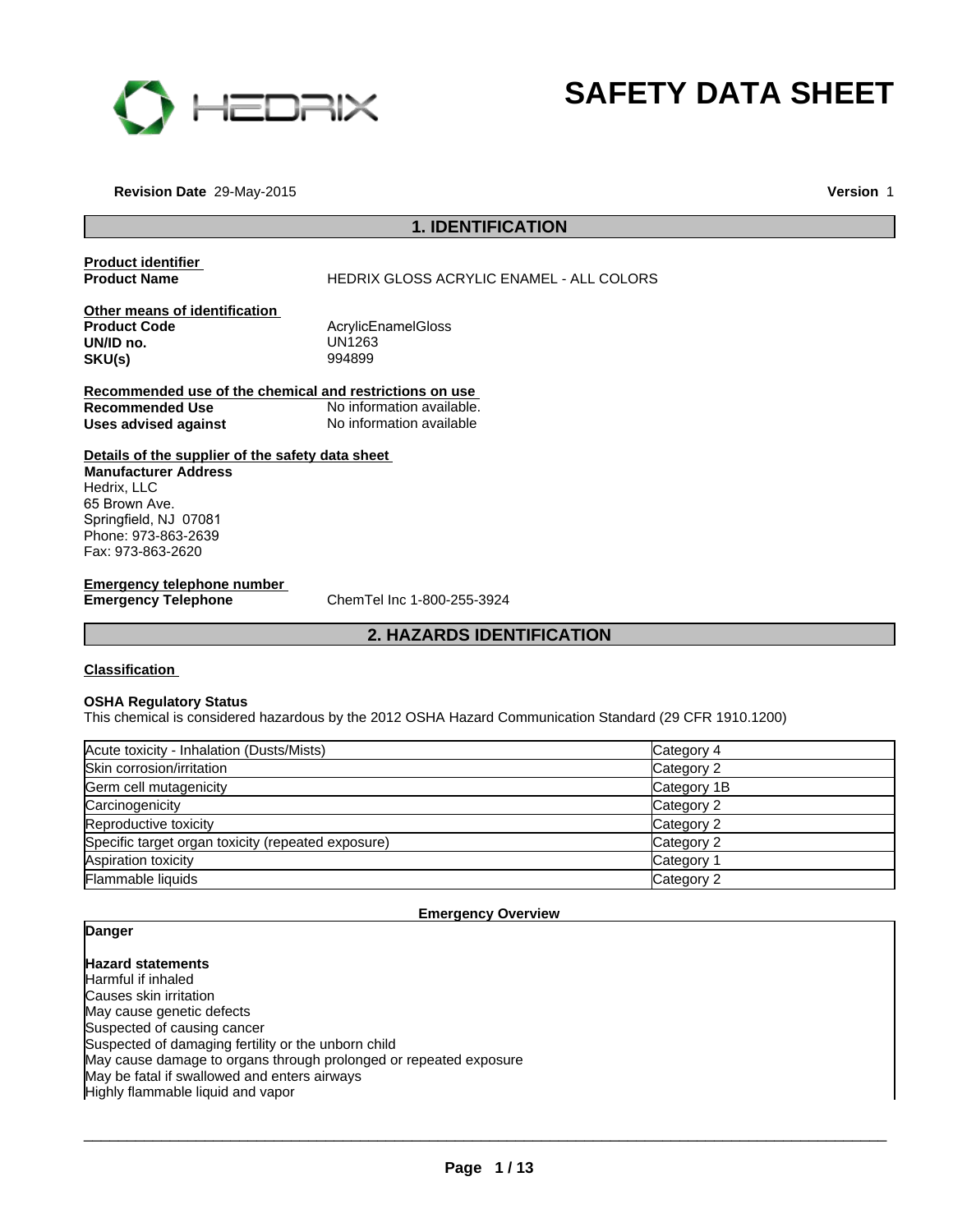

**Appearance** No information available **Physical state** liquid **Physical state of Codor No information available** 

 $\_$  ,  $\_$  ,  $\_$  ,  $\_$  ,  $\_$  ,  $\_$  ,  $\_$  ,  $\_$  ,  $\_$  ,  $\_$  ,  $\_$  ,  $\_$  ,  $\_$  ,  $\_$  ,  $\_$  ,  $\_$  ,  $\_$  ,  $\_$  ,  $\_$  ,  $\_$  ,  $\_$  ,  $\_$  ,  $\_$  ,  $\_$  ,  $\_$  ,  $\_$  ,  $\_$  ,  $\_$  ,  $\_$  ,  $\_$  ,  $\_$  ,  $\_$  ,  $\_$  ,  $\_$  ,  $\_$  ,  $\_$  ,  $\_$  ,

#### **Precautionary Statements - Prevention**

Obtain special instructions before use Do not handle until all safety precautions have been read and understood Use personal protective equipment as required Use only outdoors or in a well-ventilated area Wash face, hands and any exposed skin thoroughly after handling Do not breathe dust/fume/gas/mist/vapors/spray Keep away from heat/sparks/open flames/hot surfaces. - No smoking Keep container tightly closed Ground/bond container and receiving equipment Use only non-sparking tools Take precautionary measures against static discharge Use explosion-proof electrical/ ventilating/ lighting/ equipment

#### **Precautionary Statements - Response**

IF exposed or concerned: Get medical advice/attention If skin irritation occurs: Get medical advice/attention IF ON SKIN (or hair): Remove/Take off immediately all contaminated clothing. Rinse skin with water/shower Wash contaminated clothing before reuse IF INHALED: Remove victim to fresh air and keep at rest in a position comfortable for breathing IF SWALLOWED: Immediately call a POISON CENTER or doctor/physician Do NOT induce vomiting In case of fire: Use CO2, dry chemical, or foam for extinction

#### **Precautionary Statements - Storage**

Store locked up Store in a well-ventilated place. Keep cool

#### **Precautionary Statements - Disposal**

Dispose of contents/container to an approved waste disposal plant

# **Hazards not otherwise classified (HNOC)**

# **Other Information**

- May be harmful in contact with skin
- Toxic to aquatic life with long lasting effects

• Toxic to aquatic life

Unknown acute toxicity 0% of the mixture consists of ingredient(s) of unknown toxicity

# **3. COMPOSITION/INFORMATION ON INGREDIENTS**

| <b>Chemical Name</b>      | <b>CAS No.</b> | Weight-%  | <b>Trade Secret</b> |
|---------------------------|----------------|-----------|---------------------|
| Xvlene                    | 1330-20-7      | $10 - 30$ |                     |
| Mineral Spirits (Rule 66) | 64742-47-8     | $7 - 13$  |                     |
| Ethyl Benzene             | $100 - 41 - 4$ | $3 - 7$   |                     |
| <b>Butyl Acetate</b>      | 123-86-4       | 3 - 7     |                     |
| Toluene                   | 108-88-3       | 1 - 5     |                     |
| Methyl Amyl Ketone        | 110-43-0       | $1 - 5$   |                     |
| <b>Stoddard Solvent</b>   | 8052-41-3      | $0.1 - 1$ |                     |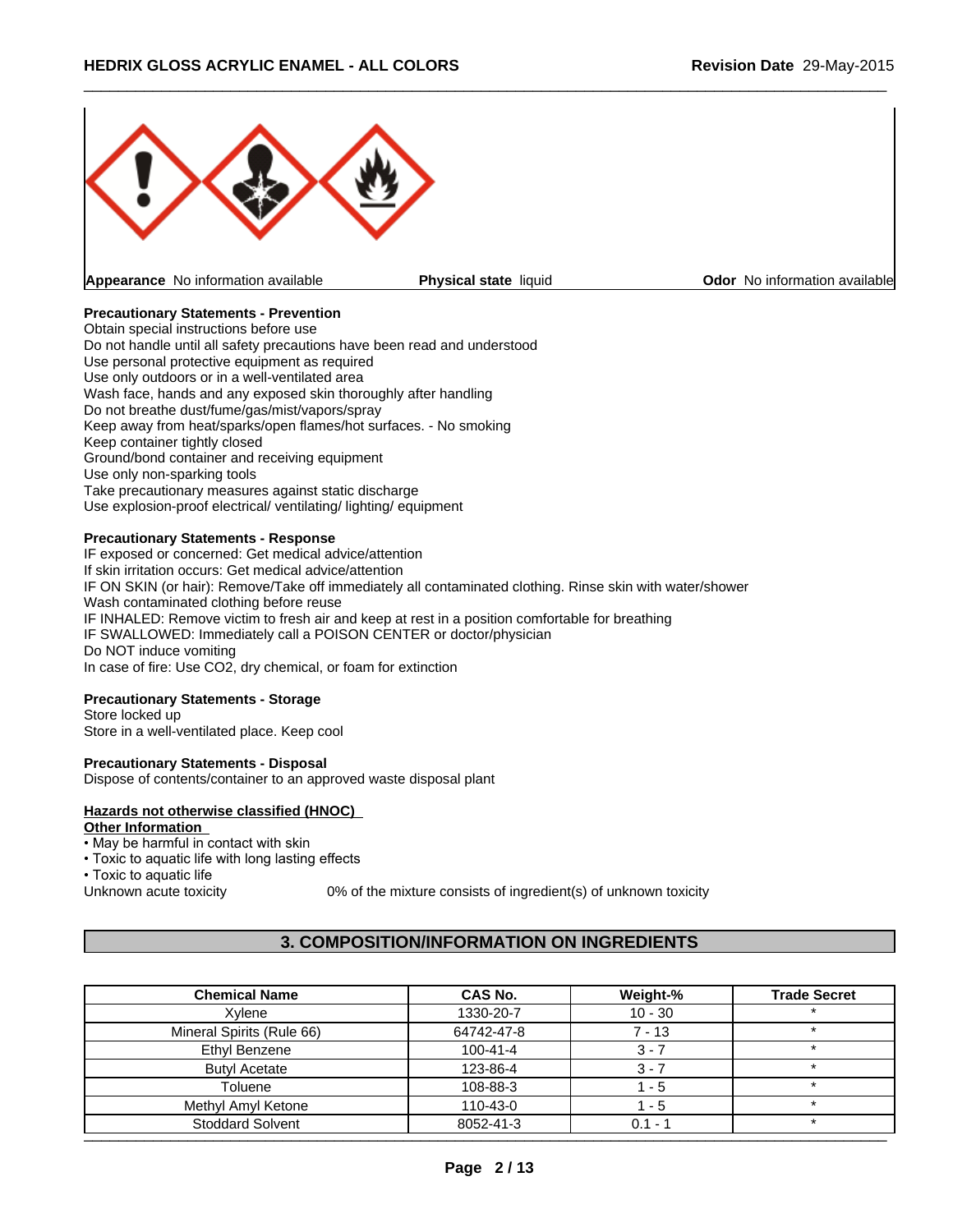| Description of first aid measures |
|-----------------------------------|
|-----------------------------------|

|                                                             | *The exact percentage (concentration) of composition has been withheld as a trade secret.                                                                                                                                                                                                                                                       |
|-------------------------------------------------------------|-------------------------------------------------------------------------------------------------------------------------------------------------------------------------------------------------------------------------------------------------------------------------------------------------------------------------------------------------|
|                                                             | <b>4. FIRST AID MEASURES</b>                                                                                                                                                                                                                                                                                                                    |
| <b>Description of first aid measures</b>                    |                                                                                                                                                                                                                                                                                                                                                 |
| <b>General advice</b>                                       | Immediate medical attention is required. In case of accident or unwellness, seek medical<br>advice immediately (show directions for use or safety data sheet if possible). If symptoms<br>persist, call a physician.                                                                                                                            |
| Eye contact                                                 | Immediately flush with plenty of water. After initial flushing, remove any contact lenses and<br>continue flushing for at least 15 minutes. Keep eye wide open while rinsing. If symptoms<br>persist, call a physician. Rinse thoroughly with plenty of water for at least 15 minutes, lifting<br>lower and upper eyelids. Consult a physician. |
| <b>Skin Contact</b>                                         | Wash off immediately with plenty of water. Call a physician immediately. Wash<br>contaminated clothing before reuse. If skin irritation persists, call a physician. Wash off<br>immediately with soap and plenty of water while removing all contaminated clothes and<br>shoes.                                                                 |
| <b>Inhalation</b>                                           | If breathing is irregular or stopped, administer artificial respiration. Remove to fresh air.<br>Avoid direct contact with skin. Use barrier to give mouth-to-mouth resuscitation. Call a<br>physician immediately. Move to fresh air in case of accidental inhalation of vapors.                                                               |
| Ingestion                                                   | Do NOT induce vomiting. Rinse mouth. If symptoms persist, call a physician. Drink 1 or 2<br>glasses of water. Never give anything by mouth to an unconscious person. Clean mouth<br>with water and drink afterwards plenty of water. Call a physician.                                                                                          |
| Self-protection of the first aider                          | Remove all sources of ignition. Use personal protective equipment as required.                                                                                                                                                                                                                                                                  |
| Most important symptoms and effects, both acute and delayed |                                                                                                                                                                                                                                                                                                                                                 |
| <b>Symptoms</b>                                             | No information available.                                                                                                                                                                                                                                                                                                                       |
|                                                             | Indication of any immediate medical attention and special treatment needed                                                                                                                                                                                                                                                                      |
| Note to physicians                                          | Treat symptomatically.                                                                                                                                                                                                                                                                                                                          |
|                                                             | <b>5. FIRE-FIGHTING MEASURES</b>                                                                                                                                                                                                                                                                                                                |

#### **Suitable extinguishing media**

**Unsuitable extinguishing media** CAUTION: Use of water spray when fighting fire may be inefficient.

# **Specific hazards arising from the chemical**

Flammable.

**Explosion data Sensitivity to Mechanical Impact** None. **Sensitivity to Static Discharge** None.

#### **Protective equipment and precautions for firefighters**

As in any fire, wear self-contained breathing apparatus pressure-demand, MSHA/NIOSH (approved or equivalent) and full protective gear. propriate to local circumstances and the surrounding environment.<br>CAUTION: Use of water spray when fighting fire may be inefficient.<br>**mical**<br>Mone.<br>**s for firefighters**<br>ining apparatus pressure-demand, MSHA/NIOSH (approved

**Personal precautions, protective equipment and emergency procedures**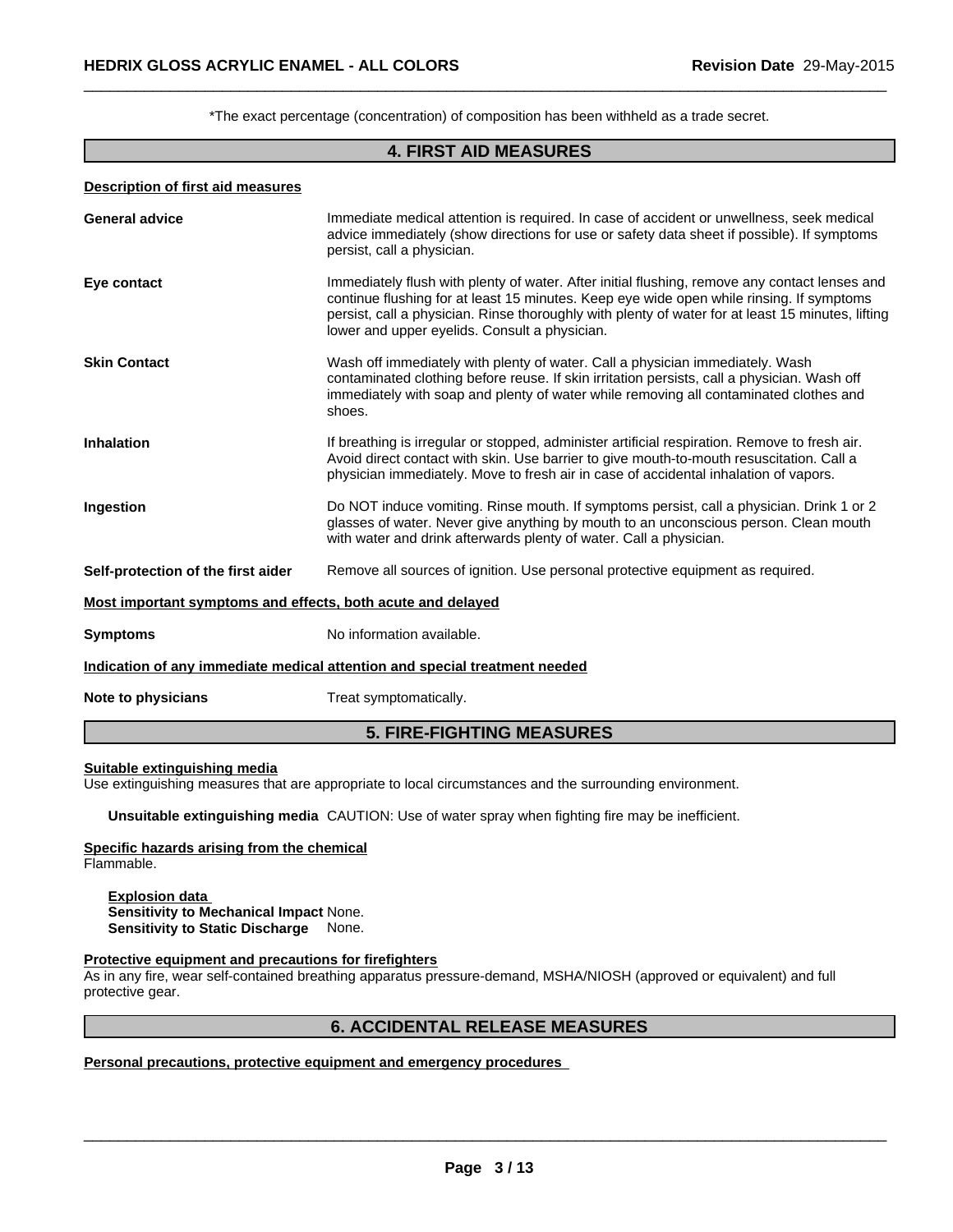| <b>Personal precautions</b>                                  | Evacuate personnel to safe areas. Remove all sources of ignition. Ensure adequate<br>ventilation, especially in confined areas. Use personal protective equipment as required.<br>Keep people away from and upwind of spill/leak.                                                                                                                                                                                                                                                                                                                                                                                        |  |  |  |
|--------------------------------------------------------------|--------------------------------------------------------------------------------------------------------------------------------------------------------------------------------------------------------------------------------------------------------------------------------------------------------------------------------------------------------------------------------------------------------------------------------------------------------------------------------------------------------------------------------------------------------------------------------------------------------------------------|--|--|--|
| <b>Environmental precautions</b>                             |                                                                                                                                                                                                                                                                                                                                                                                                                                                                                                                                                                                                                          |  |  |  |
| <b>Environmental precautions</b>                             | Prevent further leakage or spillage if safe to do so. Prevent product from entering drains. Do<br>not flush into surface water or sanitary sewer system. See Section 12 for additional<br>ecological information.                                                                                                                                                                                                                                                                                                                                                                                                        |  |  |  |
| Methods and material for containment and cleaning up         |                                                                                                                                                                                                                                                                                                                                                                                                                                                                                                                                                                                                                          |  |  |  |
| <b>Methods for containment</b>                               | Prevent further leakage or spillage if safe to do so.                                                                                                                                                                                                                                                                                                                                                                                                                                                                                                                                                                    |  |  |  |
| Methods for cleaning up                                      | Pick up and transfer to properly labeled containers. Dam up. Soak up with inert absorbent<br>material (e.g. sand, silica gel, acid binder, universal binder, sawdust). Cover liquid spill with<br>sand, earth or other non-combustible absorbent material. Soak up with inert absorbent<br>material.                                                                                                                                                                                                                                                                                                                     |  |  |  |
|                                                              | 7. HANDLING AND STORAGE                                                                                                                                                                                                                                                                                                                                                                                                                                                                                                                                                                                                  |  |  |  |
| <b>Precautions for safe handling</b>                         |                                                                                                                                                                                                                                                                                                                                                                                                                                                                                                                                                                                                                          |  |  |  |
| Advice on safe handling                                      | Ensure adequate ventilation, especially in confined areas. Keep away from heat, sparks,<br>flame and other sources of ignition (i.e., pilot lights, electric motors and static electricity).<br>Take precautionary measures against static discharges. Use spark-proof tools and<br>explosion-proof equipment. All equipment used when handling the product must be<br>grounded. Avoid contact with skin, eyes or clothing. Do not eat, drink or smoke when using<br>this product. Use with local exhaust ventilation. Use personal protective equipment as<br>required. Do not breathe dust/fume/gas/mist/vapors/spray. |  |  |  |
| Conditions for safe storage, including any incompatibilities |                                                                                                                                                                                                                                                                                                                                                                                                                                                                                                                                                                                                                          |  |  |  |
| <b>Storage Conditions</b>                                    | Keep tightly closed in a dry and cool place. Keep in properly labeled containers. Keep away<br>from heat, sparks, flame and other sources of ignition (i.e., pilot lights, electric motors and<br>static electricity). Keep containers tightly closed in a cool, well-ventilated place.                                                                                                                                                                                                                                                                                                                                  |  |  |  |

**Incompatible materials** Strong oxidizing agents. Strong acids. Chlorinated compounds.

# **8. EXPOSURE CONTROLS/PERSONAL PROTECTION**

# **Control parameters**

# **Exposure Guidelines** .

| <b>Chemical Name</b>             | <b>ACGIH TLV</b>                     | <b>OSHA PEL</b>                                                                                                                                                                  | <b>NIOSH IDLH</b>                                                                                          |
|----------------------------------|--------------------------------------|----------------------------------------------------------------------------------------------------------------------------------------------------------------------------------|------------------------------------------------------------------------------------------------------------|
| Xylene<br>1330-20-7              | STEL: 150 ppm<br><b>TWA: 100 ppm</b> | TWA: 100 ppm<br>TWA: $435 \text{ mg/m}^3$<br>(vacated) TWA: 100 ppm<br>(vacated) TWA: $435 \text{ mg/m}^3$<br>(vacated) STEL: 150 ppm<br>(vacated) STEL: $655 \text{ mg/m}^3$    |                                                                                                            |
| Ethyl Benzene<br>$100 - 41 - 4$  | TWA: 20 ppm                          | TWA: 100 ppm<br>TWA: 435 mg/m <sup>3</sup><br>(vacated) TWA: 100 ppm<br>(vacated) TWA: $435 \text{ mg/m}^3$<br>(vacated) STEL: 125 ppm<br>(vacated) STEL: $545 \text{ mg/m}^3$   | IDLH: 800 ppm<br>TWA: 100 ppm<br>TWA: $435 \text{ mg/m}^3$<br>STEL: 125 ppm<br>STEL: 545 mg/m <sup>3</sup> |
| <b>Butyl Acetate</b><br>123-86-4 | STEL: 200 ppm<br>TWA: 150 ppm        | TWA: 150 ppm<br>TWA: 710 mg/m <sup>3</sup><br>(vacated) TWA: 150 ppm<br>(vacated) TWA: 710 mg/m <sup>3</sup><br>(vacated) STEL: 200 ppm<br>(vacated) STEL: 950 mg/m <sup>3</sup> | <b>IDLH: 1700 ppm</b><br>TWA: 150 ppm<br>TWA: 710 mg/m $3$<br>STEL: 200 ppm<br>STEL: 950 mg/m <sup>3</sup> |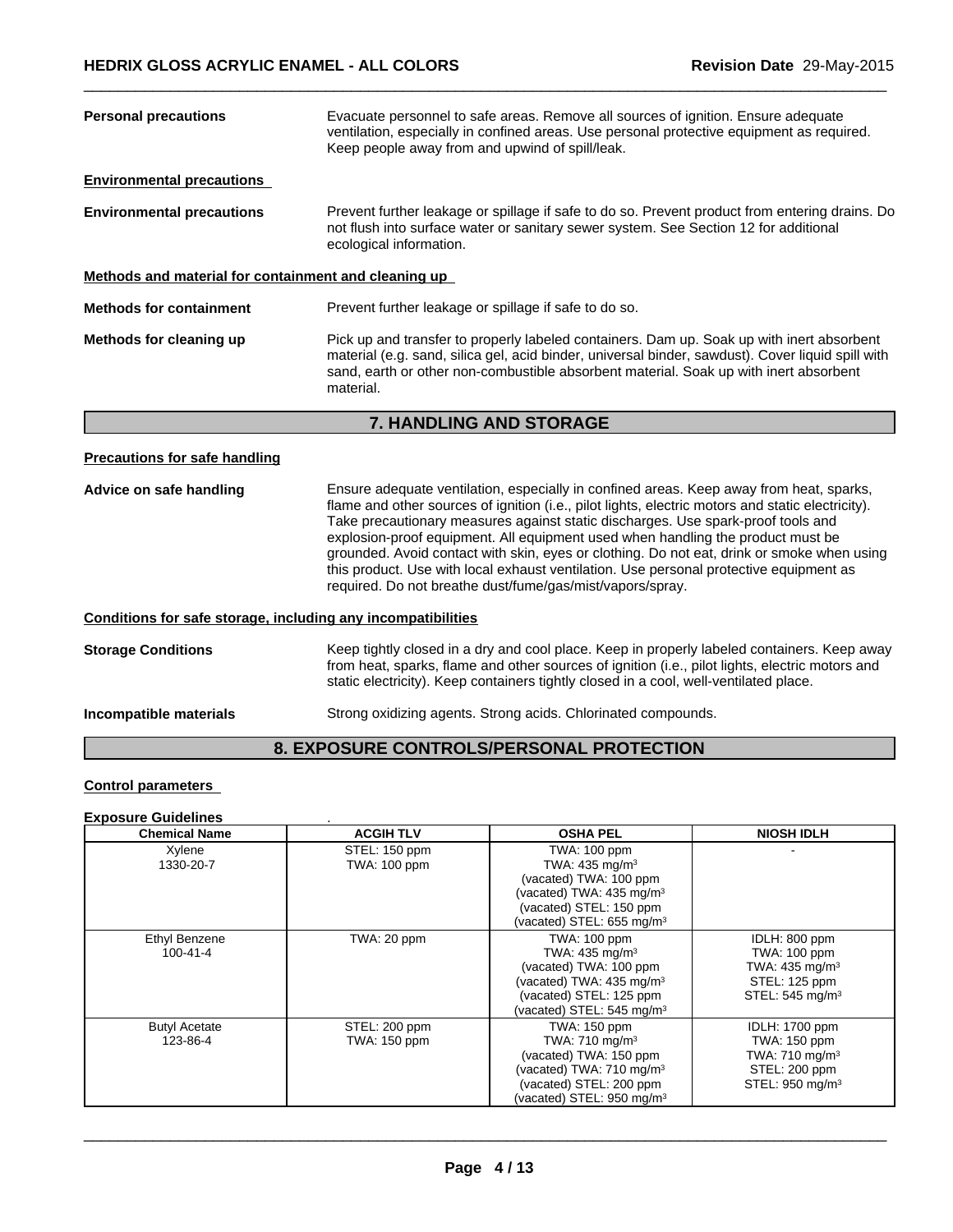| Toluene                 | TWA: 20 ppm  | TWA: 200 ppm                         | IDLH: 500 ppm                         |
|-------------------------|--------------|--------------------------------------|---------------------------------------|
| 108-88-3                |              | (vacated) TWA: 100 ppm               | TWA: 100 ppm                          |
|                         |              | (vacated) TWA: 375 mg/m <sup>3</sup> | TWA: $375 \text{ mg/m}^3$             |
|                         |              | (vacated) STEL: 150 ppm              | STEL: 150 ppm                         |
|                         |              | (vacated) STEL: $560 \text{ mg/m}^3$ | STEL: 560 mg/m <sup>3</sup>           |
|                         |              | Ceiling: 300 ppm                     |                                       |
| Methyl Amyl Ketone      | TWA: 50 ppm  | TWA: 100 ppm                         | IDLH: 800 ppm                         |
| $110 - 43 - 0$          |              | TWA: $465 \text{ mg/m}^3$            | TWA: 100 ppm                          |
|                         |              | (vacated) TWA: 100 ppm               | TWA: $465 \text{ mg/m}^3$             |
|                         |              | (vacated) TWA: 465 mg/m <sup>3</sup> |                                       |
| <b>Stoddard Solvent</b> | TWA: 100 ppm | TWA: 500 ppm                         | IDLH: 20000 mg/m <sup>3</sup>         |
| 8052-41-3               |              | TWA: 2900 mg/m <sup>3</sup>          | Ceiling: $1800 \text{ mg/m}^3$ 15 min |
|                         |              | (vacated) TWA: 100 ppm               | TWA: $350 \text{ mg/m}^3$             |
|                         |              | vacated) TWA: 525 mg/m <sup>3</sup>  |                                       |

*NIOSH IDLH Immediately Dangerous to Life or Health*

**Other Information** Vacated limits revoked by the Court of Appeals decision in AFL-CIO v. OSHA, 965 F.2d 962 (11th Cir., 1992).

 $\_$  ,  $\_$  ,  $\_$  ,  $\_$  ,  $\_$  ,  $\_$  ,  $\_$  ,  $\_$  ,  $\_$  ,  $\_$  ,  $\_$  ,  $\_$  ,  $\_$  ,  $\_$  ,  $\_$  ,  $\_$  ,  $\_$  ,  $\_$  ,  $\_$  ,  $\_$  ,  $\_$  ,  $\_$  ,  $\_$  ,  $\_$  ,  $\_$  ,  $\_$  ,  $\_$  ,  $\_$  ,  $\_$  ,  $\_$  ,  $\_$  ,  $\_$  ,  $\_$  ,  $\_$  ,  $\_$  ,  $\_$  ,  $\_$  ,

#### **Appropriate engineering controls**

| <b>Engineering Controls</b> | Showers              |  |
|-----------------------------|----------------------|--|
|                             | Eyewash stations     |  |
|                             | Ventilation systems. |  |

#### **Individual protection measures, such as personal protective equipment**

| <b>Eye/face protection</b>    |                                       | Tight sealing safety goggles. Face protection shield.                                                                                                                                                                                                                                                                            |
|-------------------------------|---------------------------------------|----------------------------------------------------------------------------------------------------------------------------------------------------------------------------------------------------------------------------------------------------------------------------------------------------------------------------------|
| Skin and body protection      |                                       | No special technical protective measures are necessary.                                                                                                                                                                                                                                                                          |
| <b>Respiratory protection</b> |                                       | If exposure limits are exceeded or irritation is experienced, NIOSH/MSHA approved<br>respiratory protection should be worn. Positive-pressure supplied air respirators may be<br>required for high airborne contaminant concentrations. Respiratory protection must be<br>provided in accordance with current local regulations. |
|                               | <b>General Hygiene Considerations</b> | When using do not eat, drink or smoke. Regular cleaning of equipment, work area and<br>clothing is recommended.                                                                                                                                                                                                                  |

# **9. PHYSICAL AND CHEMICAL PROPERTIES**

#### **Information on basic physical and chemical properties**

| <b>Physical state</b><br>Appearance<br>Color                                                                                                                                                      | liquid<br>No information available<br>No information available                                                                                                               | Odor<br>Odor threshold | No information available<br>No information available |
|---------------------------------------------------------------------------------------------------------------------------------------------------------------------------------------------------|------------------------------------------------------------------------------------------------------------------------------------------------------------------------------|------------------------|------------------------------------------------------|
| <b>Property</b><br>рH<br>Melting point/freezing point<br>Boiling point / boiling range<br>Flash point<br><b>Evaporation rate</b><br>Flammability (solid, gas)<br><b>Flammability Limit in Air</b> | Values<br>No information available<br>No information available<br>>= 110 °C / 230 °F<br>9 °C / 48 °F<br>No information available<br>No information available                 | Remarks • Method       |                                                      |
| <b>Upper flammability limit:</b><br>Lower flammability limit:<br>Vapor pressure<br>Vapor density<br><b>Specific Gravity</b><br><b>Water solubility</b><br>Solubility in other solvents            | No information available<br>No information available<br>No information available<br>No information available<br>0.94<br>No information available<br>No information available |                        |                                                      |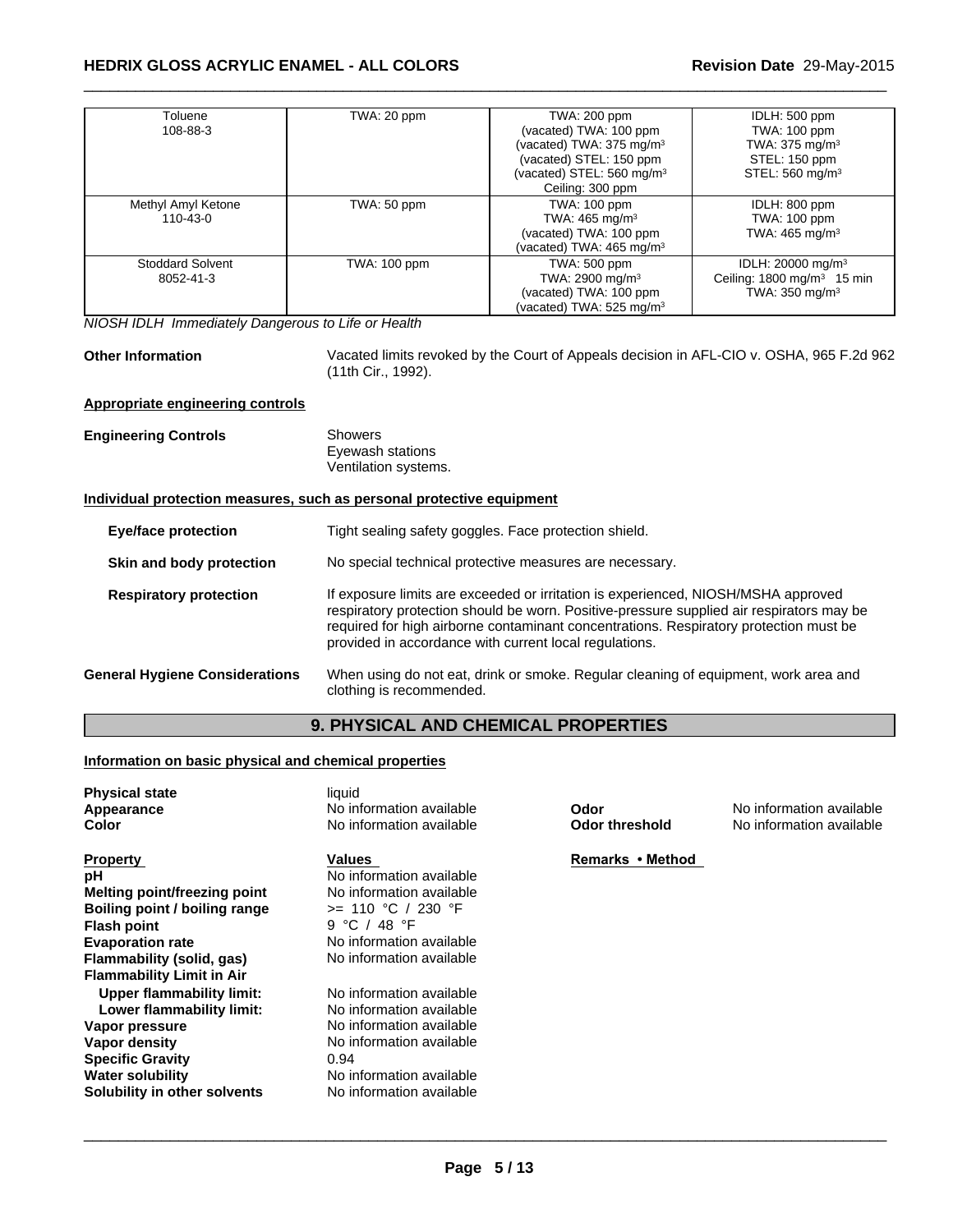| <b>Partition coefficient</b><br><b>Autoignition temperature</b><br><b>Decomposition temperature</b><br><b>Kinematic viscosity</b><br><b>Dynamic viscosity</b><br><b>Explosive properties</b><br><b>Oxidizing properties</b>                                                                                                                           | No information available<br>No information available<br>No information available<br>No information available<br>No information available<br>No information available<br>No information available |  |  |
|-------------------------------------------------------------------------------------------------------------------------------------------------------------------------------------------------------------------------------------------------------------------------------------------------------------------------------------------------------|--------------------------------------------------------------------------------------------------------------------------------------------------------------------------------------------------|--|--|
| <b>Other Information</b>                                                                                                                                                                                                                                                                                                                              |                                                                                                                                                                                                  |  |  |
| <b>Softening point</b><br><b>Molecular weight</b><br><b>VOC Content (%)</b><br><b>Density</b><br><b>Bulk density</b><br>Percent solids by weight<br>Percent volatile by weight<br>Percent solids by volume<br><b>Actual VOC (lbs/gal)</b><br><b>Actual VOC (grams/liter)</b><br>EPA VOC (Ibs/gal)<br>EPA VOC (grams/liter)<br>EPA VOC (Ib/gal solids) | No information available<br>No information available<br>No information available<br>7.82 lbs/gal<br>No information available<br>44.4%<br>55.6%<br>38.4%<br>4.4<br>521.8<br>4.4<br>521.8<br>11.3  |  |  |
| <b>10. STABILITY AND REACTIVITY</b>                                                                                                                                                                                                                                                                                                                   |                                                                                                                                                                                                  |  |  |
| <b>Reactivity</b><br>No data available                                                                                                                                                                                                                                                                                                                |                                                                                                                                                                                                  |  |  |

#### **Reactivity**

#### **Chemical stability**

Stable under recommended storage conditions.

#### **Possibility of Hazardous Reactions**

None under normal processing.

#### **Conditions to avoid**

Heat, flames and sparks.

#### **Incompatible materials**

Strong oxidizing agents. Strong acids. Chlorinated compounds.

#### **Hazardous Decomposition Products**

Carbon oxides.

# **11. TOXICOLOGICAL INFORMATION**<br>**11. TOXICOLOGICAL INFORMATION**<br>e\_

#### **Information on likely routes of exposure**

| Ohamisal Manas             | $0.0011$ DEA       | <b>D</b> – …… |
|----------------------------|--------------------|---------------|
| Ingestion                  | No data available. |               |
| <b>Skin Contact</b>        | No data available. |               |
| Eye contact                | No data available. |               |
| <b>Inhalation</b>          | No data available. |               |
| <b>Product Information</b> | No data available  |               |

| <b>Product Information</b> | No data available    |                                                |                                                  |
|----------------------------|----------------------|------------------------------------------------|--------------------------------------------------|
| <b>Inhalation</b>          | No data available.   |                                                |                                                  |
| Eye contact                | No data available.   |                                                |                                                  |
| <b>Skin Contact</b>        | No data available.   |                                                |                                                  |
| Ingestion                  | No data available.   |                                                |                                                  |
| <b>Chemical Name</b>       | Oral LD50            | <b>Dermal LD50</b>                             | <b>Inhalation LC50</b>                           |
| Xylene<br>1330-20-7        | $=$ 3500 mg/kg (Rat) | > 1700 mg/kg (Rabbit) > 4350<br>mg/kg (Rabbit) | $= 29.08$ mg/L (Rat) 4 h = 5000<br>ppm (Rat) 4 h |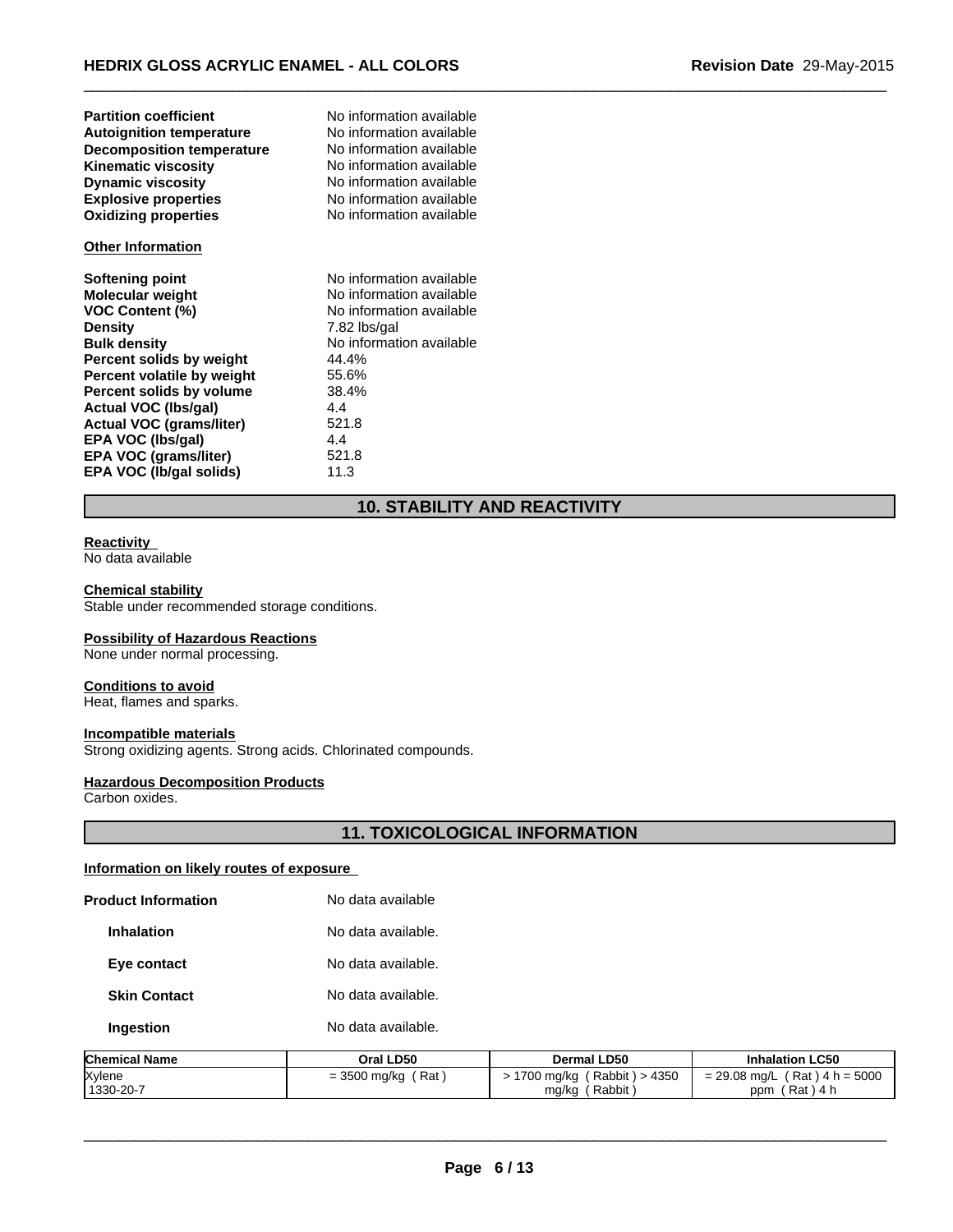|                                           | <b>HEDRIX GLOSS ACRYLIC ENAMEL - ALL COLORS</b> |                          | Revision Date 29-May-2015 |
|-------------------------------------------|-------------------------------------------------|--------------------------|---------------------------|
|                                           |                                                 |                          |                           |
|                                           |                                                 |                          |                           |
|                                           |                                                 |                          |                           |
| Mineral Spirits (Rule 66)<br>  64742-47-8 | $>$ 5000 mg/kg (Rat)                            | $>$ 2000 mg/kg (Rabbit)  | $> 5.2$ mg/L (Rat) 4 h    |
| Ethyl Benzene<br>100-41-4                 | $=$ 3500 mg/kg (Rat)                            | $= 15400$ mg/kg (Rabbit) | $= 17.2$ mg/L (Rat) 4 h   |
| <b>Butyl Acetate</b><br>123-86-4          | $= 10768$ mg/kg (Rat)                           | > 17600 mg/kg (Rabbit)   | $= 390$ ppm (Rat) 4 h     |
|                                           | $= 2600$ mg/kg (Rat)                            | $= 12000$ mg/kg (Rabbit) | $= 12.5$ mg/L (Rat) 4 h   |
| <b>Toluene</b><br>  108-88-3              |                                                 |                          |                           |

#### **Information on toxicological effects**

**Symptoms** No information available.

#### **Delayed and immediate effects as well as chronic effects from short and long-term exposure**

**Sensitization** No information available.

**Germ cell mutagenicity** 

| No information available. |
|---------------------------|
| No information quailable  |

| Carcinogenicity      | N0<br>. information | <sup>,</sup> available. |           |                           |
|----------------------|---------------------|-------------------------|-----------|---------------------------|
| <b>Chemical Name</b> | <b>ACGIF</b>        | <b>IARC</b>             | NITI<br>. | <b>OCU</b><br><b>USNA</b> |
| <b>Xylene</b>        |                     | Group 3                 |           |                           |
| .                    |                     |                         |           |                           |

| Xylene<br>1330-20-7       |    | Group 3  |     |  |
|---------------------------|----|----------|-----|--|
| Ethyl Benzene<br>100-41-4 | A3 | Group 2B |     |  |
| Toluene<br>108-88-3       |    | Group 3  | . . |  |

*ACGIH (American Conference of Governmental Industrial Hygienists)*

*A3 - Animal Carcinogen*

*IARC (International Agency for Research on Cancer)*

*Group 2B - Possibly Carcinogenic to Humans*

*Group 3 - Not classifiable as a human carcinogen*

*OSHA (Occupational Safety and Health Administration of the US Department of Labor)*

*X - Present*

| cause adverse liver effects. Avoid repeated exposure.<br><b>Target Organ Effects</b><br>system, Skin.<br>No information available.<br>Numerical measures of toxicity - Product Information<br>The following values are calculated based on chapter 3.1 of the GHS document $mg/kg$ mg/l | <b>Reproductive toxicity</b><br><b>STOT - single exposure</b><br><b>STOT - repeated exposure</b><br><b>Chronic toxicity</b> | Product is or contains a chemical which is a known or suspected reproductive hazard.<br>No information available.<br>No information available.<br>Contains a known or suspected reproductive toxin. Ethylbenzene has been classified by the<br>International Agency for Research on Cancer (IARC) as possibly carcinogenic to humans<br>(Group 2B). Prolonged or repeated overexposure to ethylbenzene may result in adverse |
|-----------------------------------------------------------------------------------------------------------------------------------------------------------------------------------------------------------------------------------------------------------------------------------------|-----------------------------------------------------------------------------------------------------------------------------|------------------------------------------------------------------------------------------------------------------------------------------------------------------------------------------------------------------------------------------------------------------------------------------------------------------------------------------------------------------------------------------------------------------------------|
|                                                                                                                                                                                                                                                                                         |                                                                                                                             | effects to the kidneys, liver, respiratory system, thyroid, testicles, and pituitary glands. May                                                                                                                                                                                                                                                                                                                             |
|                                                                                                                                                                                                                                                                                         |                                                                                                                             | Central nervous system, Eyes, kidney, liver, Peripheral Nervous System (PNS), Respiratory                                                                                                                                                                                                                                                                                                                                    |
|                                                                                                                                                                                                                                                                                         | <b>Aspiration hazard</b>                                                                                                    |                                                                                                                                                                                                                                                                                                                                                                                                                              |
|                                                                                                                                                                                                                                                                                         |                                                                                                                             |                                                                                                                                                                                                                                                                                                                                                                                                                              |
|                                                                                                                                                                                                                                                                                         |                                                                                                                             |                                                                                                                                                                                                                                                                                                                                                                                                                              |
|                                                                                                                                                                                                                                                                                         |                                                                                                                             | <b>12. ECOLOGICAL INFORMATION</b>                                                                                                                                                                                                                                                                                                                                                                                            |
|                                                                                                                                                                                                                                                                                         |                                                                                                                             |                                                                                                                                                                                                                                                                                                                                                                                                                              |
| <b>Ecotoxicity</b>                                                                                                                                                                                                                                                                      | Tovic to aquatic life with long lasting effects                                                                             |                                                                                                                                                                                                                                                                                                                                                                                                                              |

# **Ecotoxicity**

Toxic to aquatic life with long lasting effects

| 44.51%<br>of the mixture<br>components(s) of<br>aquatic environment (<br>to the<br>consists<br>t unknown hazards<br>Ωt<br>70 |                         |      |           |  |
|------------------------------------------------------------------------------------------------------------------------------|-------------------------|------|-----------|--|
| <b>Chemical Name</b>                                                                                                         | plants<br>Algae/aguatic | ™ish | Crustacea |  |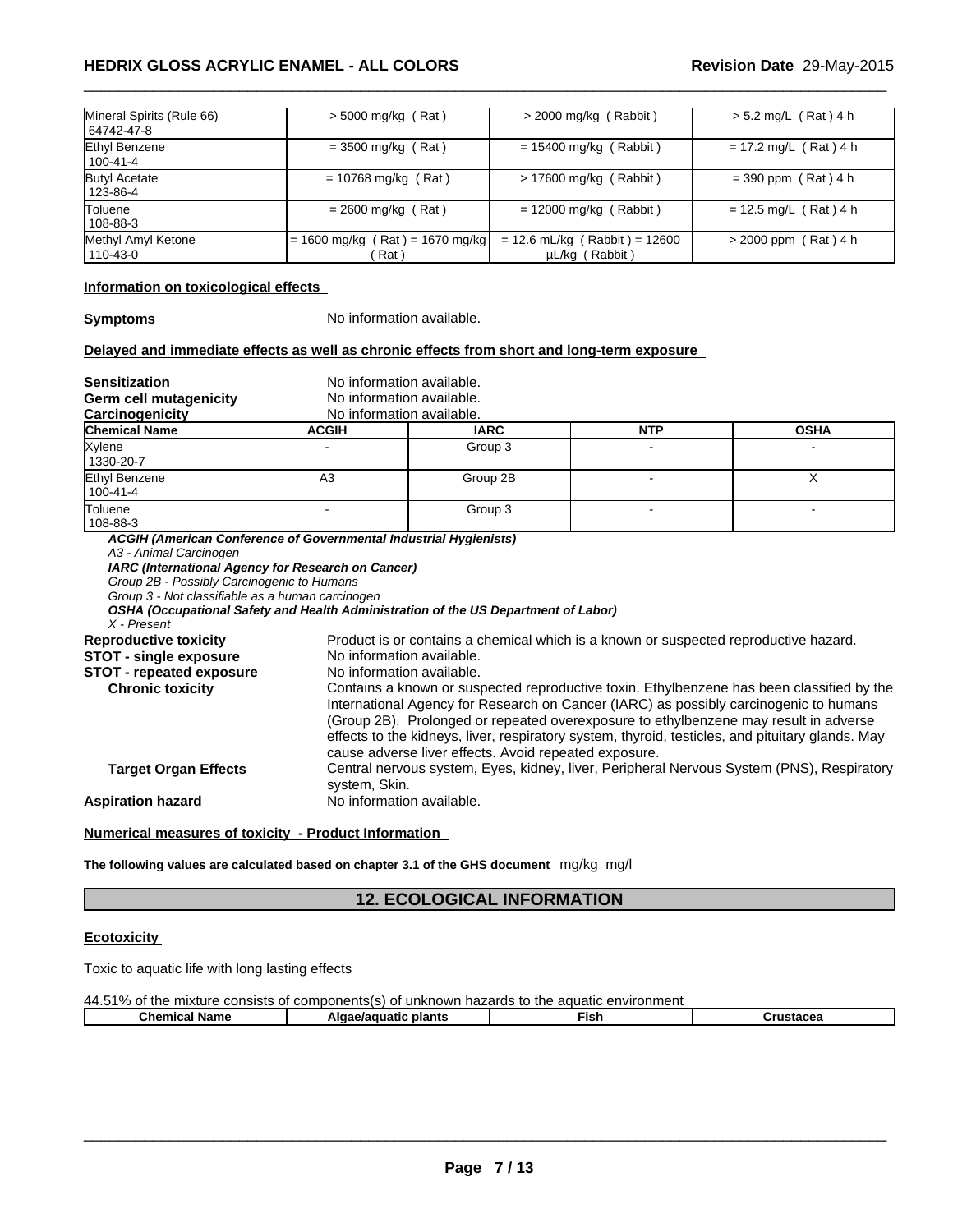# **HEDRIX GLOSS ACRYLIC ENAMEL - ALL COLORS Revision Date** 29-May-2015

| Xylene<br>1330-20-7                     |                                                                                                                                                                                                                                                                 | 13.4: 96 h Pimephales promelas<br>mg/L LC50 flow-through 2.661 -<br>4.093: 96 h Oncorhynchus mykiss<br>mg/L LC50 static 13.5 - 17.3: 96 h<br>Oncorhynchus mykiss mg/L LC50<br>13.1 - 16.5: 96 h Lepomis<br>macrochirus mg/L LC50<br>flow-through 19: 96 h Lepomis<br>macrochirus mg/L LC50 7.711 -<br>9.591: 96 h Lepomis macrochirus<br>mg/L LC50 static 23.53 - 29.97: 96<br>h Pimephales promelas mg/L LC50<br>static 780: 96 h Cyprinus carpio<br>mg/L LC50 semi-static 780: 96 h<br>Cyprinus carpio mg/L LC50 30.26 -<br>40.75: 96 h Poecilia reticulata mg/L<br>LC50 static | 3.82: 48 h water flea mg/L EC50<br>0.6: 48 h Gammarus lacustris mg/L<br><b>LC50</b>       |
|-----------------------------------------|-----------------------------------------------------------------------------------------------------------------------------------------------------------------------------------------------------------------------------------------------------------------|-----------------------------------------------------------------------------------------------------------------------------------------------------------------------------------------------------------------------------------------------------------------------------------------------------------------------------------------------------------------------------------------------------------------------------------------------------------------------------------------------------------------------------------------------------------------------------------|-------------------------------------------------------------------------------------------|
| Mineral Spirits (Rule 66)<br>64742-47-8 |                                                                                                                                                                                                                                                                 | 45: 96 h Pimephales promelas mg/L<br>LC50 flow-through 2.2: 96 h<br>Lepomis macrochirus mg/L LC50<br>static 2.4: 96 h Oncorhynchus<br>mykiss mg/L LC50 static                                                                                                                                                                                                                                                                                                                                                                                                                     | 4720: 96 h Den-dronereides<br>heteropoda mg/L LC50                                        |
| Ethyl Benzene<br>$100 - 41 - 4$         | 4.6: 72 h Pseudokirchneriella<br>subcapitata mg/L EC50 438: 96 h<br>Pseudokirchneriella subcapitata<br>mg/L EC50 2.6 - 11.3: 72 h<br>Pseudokirchneriella subcapitata<br>mg/L EC50 static 1.7 - 7.6: 96 h<br>Pseudokirchneriella subcapitata<br>mg/L EC50 static | 11.0 - 18.0: 96 h Oncorhynchus<br>mykiss mg/L LC50 static 4.2: 96 h<br>Oncorhynchus mykiss mg/L LC50<br>semi-static 7.55 - 11: 96 h<br>Pimephales promelas mg/L LC50<br>flow-through 32: 96 h Lepomis<br>macrochirus mg/L LC50 static 9.1 -<br>15.6: 96 h Pimephales promelas<br>mg/L LC50 static 9.6: 96 h Poecilia<br>reticulata mg/L LC50 static                                                                                                                                                                                                                               | 1.8 - 2.4: 48 h Daphnia magna mg/L<br>EC50                                                |
| <b>Butyl Acetate</b><br>123-86-4        | 674.7: 72 h Desmodesmus<br>subspicatus mg/L EC50                                                                                                                                                                                                                | 100: 96 h Lepomis macrochirus<br>mg/L LC50 static 17 - 19: 96 h<br>Pimephales promelas mg/L LC50<br>flow-through 62: 96 h Leuciscus<br>idus mg/L LC50 static                                                                                                                                                                                                                                                                                                                                                                                                                      | 72.8: 24 h Daphnia magna mg/L<br>EC50                                                     |
| Toluene<br>108-88-3                     | 433: 96 h Pseudokirchneriella<br>subcapitata mg/L EC50 12.5: 72 h<br>Pseudokirchneriella subcapitata<br>mg/L EC50 static                                                                                                                                        | 15.22 - 19.05: 96 h Pimephales<br>promelas mg/L LC50 flow-through<br>12.6: 96 h Pimephales promelas<br>mg/L LC50 static 5.89 - 7.81: 96 h<br>Oncorhynchus mykiss mg/L LC50<br>flow-through 14.1 - 17.16: 96 h<br>Oncorhynchus mykiss mg/L LC50<br>static 5.8: 96 h Oncorhynchus<br>mykiss mg/L LC50 semi-static 11.0<br>15.0: 96 h Lepomis macrochirus<br>mg/L LC50 static 54: 96 h Oryzias<br>latipes mg/L LC50 static 28.2: 96 h<br>Poecilia reticulata mg/L LC50<br>semi-static 50.87 - 70.34: 96 h<br>Poecilia reticulata mg/L LC50 static                                    | 5.46 - 9.83: 48 h Daphnia magna<br>mg/L EC50 Static 11.5: 48 h<br>Daphnia magna mg/L EC50 |
| Methyl Amyl Ketone<br>110-43-0          |                                                                                                                                                                                                                                                                 | 126 - 137: 96 h Pimephales<br>promelas mg/L LC50 flow-through                                                                                                                                                                                                                                                                                                                                                                                                                                                                                                                     |                                                                                           |

 $\_$  ,  $\_$  ,  $\_$  ,  $\_$  ,  $\_$  ,  $\_$  ,  $\_$  ,  $\_$  ,  $\_$  ,  $\_$  ,  $\_$  ,  $\_$  ,  $\_$  ,  $\_$  ,  $\_$  ,  $\_$  ,  $\_$  ,  $\_$  ,  $\_$  ,  $\_$  ,  $\_$  ,  $\_$  ,  $\_$  ,  $\_$  ,  $\_$  ,  $\_$  ,  $\_$  ,  $\_$  ,  $\_$  ,  $\_$  ,  $\_$  ,  $\_$  ,  $\_$  ,  $\_$  ,  $\_$  ,  $\_$  ,  $\_$  ,

#### **Persistence and degradability**

No information available.

## **Bioaccumulation**

No information available.

| <b>Chemical Name</b>             | <b>Partition coefficient</b> |
|----------------------------------|------------------------------|
| Xylene<br>1330-20-7              | $2.77 - 3.15$                |
| Ethyl Benzene<br>$100 - 41 - 4$  | 3.118                        |
| <b>Butyl Acetate</b><br>123-86-4 | 1.81                         |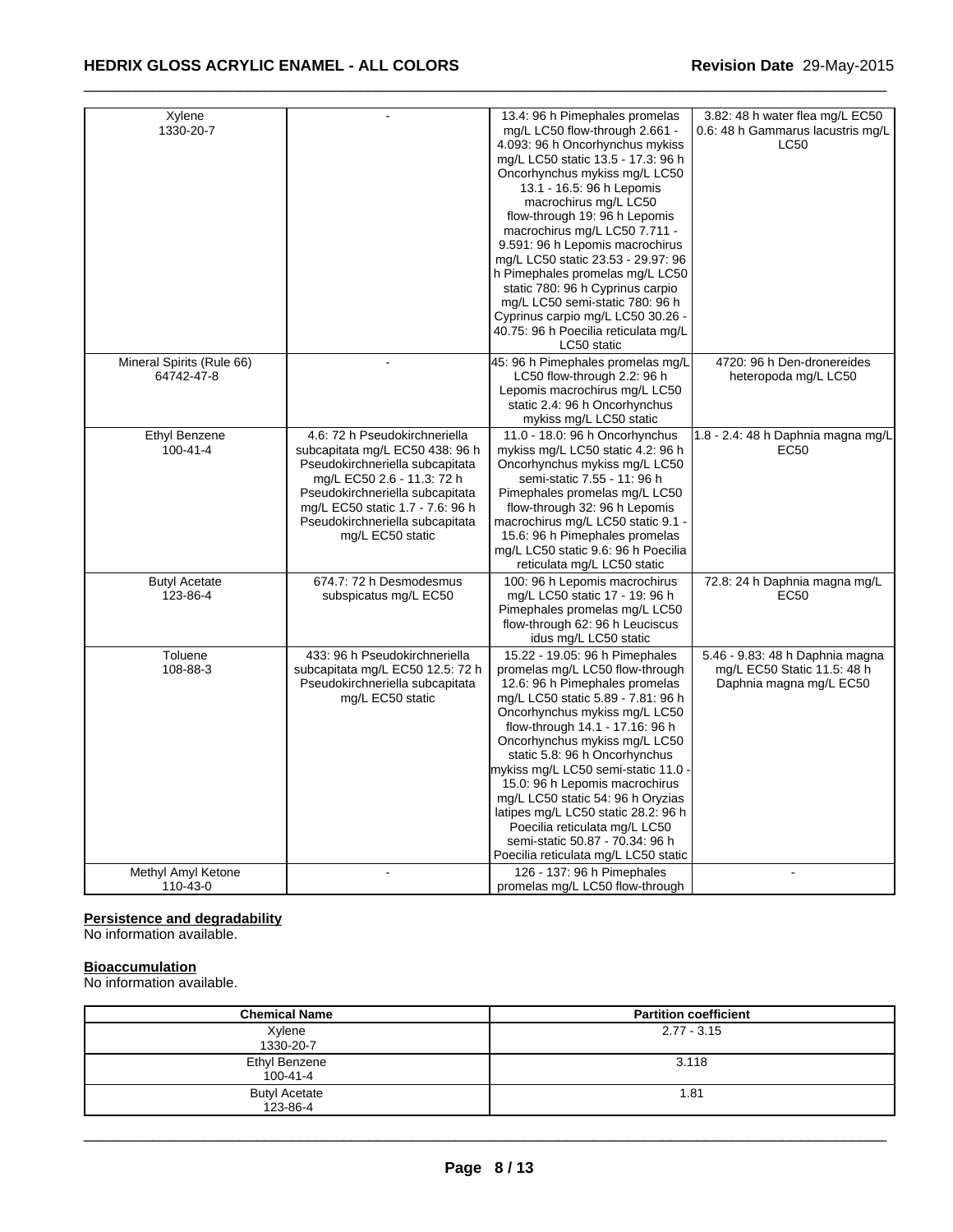| HEDRIX GLOSS ACRYLIC ENAMEL - ALL COLORS |                                    | Revision Date 29-May-2015                                                              |
|------------------------------------------|------------------------------------|----------------------------------------------------------------------------------------|
|                                          | Toluene<br>108-88-3                | 2.65                                                                                   |
|                                          | Methyl Amyl Ketone<br>110-43-0     | 1.98                                                                                   |
| Other adverse effects                    | No information available           |                                                                                        |
|                                          | <b>13. DISPOSAL CONSIDERATIONS</b> |                                                                                        |
| <b>Waste treatment methods</b>           |                                    |                                                                                        |
| Dienneal of wastes                       |                                    | Disposal should be in accordance with applicable regional inational and local laws and |

#### **Waste treatment methods**

| <b>13. DISPOSAL CONSIDERATIONS</b> |                                                       |                                                                                                      |                                  |                               |  |  |
|------------------------------------|-------------------------------------------------------|------------------------------------------------------------------------------------------------------|----------------------------------|-------------------------------|--|--|
| Waste treatment methods            |                                                       |                                                                                                      |                                  |                               |  |  |
| <b>Disposal of wastes</b>          | regulations.                                          | Disposal should be in accordance with applicable regional, national and local laws and               |                                  |                               |  |  |
| <b>Contaminated packaging</b>      | Do not reuse container.                               |                                                                                                      |                                  |                               |  |  |
| <b>US EPA Waste Number</b>         | U220 U239 D001                                        |                                                                                                      |                                  |                               |  |  |
| <b>Chemical Name</b>               | <b>RCRA</b>                                           | <b>RCRA - Basis for Listing</b>                                                                      | <b>RCRA - D Series Wastes</b>    | <b>RCRA - U Series Wastes</b> |  |  |
| Xylene<br>1330-20-7                |                                                       | Included in waste stream:<br>F039                                                                    |                                  | U239                          |  |  |
| Ethyl Benzene<br>$100 - 41 - 4$    |                                                       | Included in waste stream:<br>F039                                                                    |                                  |                               |  |  |
| Toluene<br>108-88-3                | U220                                                  | Included in waste streams:<br>F005, F024, F025, F039,<br>K015, K036, K037, K149,<br>K <sub>151</sub> |                                  | U220                          |  |  |
|                                    |                                                       |                                                                                                      |                                  |                               |  |  |
| <b>Chemical Name</b>               | <b>RCRA - Halogenated</b><br><b>Organic Compounds</b> | <b>RCRA - P Series Wastes</b>                                                                        | <b>RCRA - F Series Wastes</b>    | <b>RCRA - K Series Wastes</b> |  |  |
| Toluene<br>108-88-3                |                                                       |                                                                                                      | Toxic waste<br>waste number F025 |                               |  |  |

| <b>Chemical Name</b> | <b>RCRA - Halogenated</b><br><b>Organic Compounds</b> | <b>RCRA - P Series Wastes</b> | <b>RCRA - F Series Wastes</b> | <b>RCRA - K Series Wastes</b> |
|----------------------|-------------------------------------------------------|-------------------------------|-------------------------------|-------------------------------|
| Toluene              |                                                       |                               | Toxic waste                   |                               |
| 108-88-3             |                                                       |                               | waste number F025             |                               |
|                      |                                                       |                               | Waste description:            |                               |
|                      |                                                       |                               | Condensed light ends, spent   |                               |
|                      |                                                       |                               | filters and filter aids, and  |                               |
|                      |                                                       |                               | spent desiccant wastes from   |                               |
|                      |                                                       |                               | the production of certain     |                               |
|                      |                                                       |                               | chlorinated aliphatic         |                               |
|                      |                                                       |                               | hydrocarbons, by free         |                               |
|                      |                                                       |                               | radical catalyzed processes.  |                               |
|                      |                                                       |                               | These chlorinated aliphatic   |                               |
|                      |                                                       |                               | hydrocarbons are those        |                               |
|                      |                                                       |                               | having carbon chain lengths   |                               |
|                      |                                                       |                               | ranging from one to and       |                               |
|                      |                                                       |                               | including five, with varying  |                               |
|                      |                                                       |                               | amounts and positions of      |                               |
|                      |                                                       |                               | chlorine substitution.        |                               |

| This product contains one or more substances that are listed with the State of California as a hazardous waste. | ranging from one to and<br>including five, with varying<br>amounts and positions of<br>chlorine substitution. |
|-----------------------------------------------------------------------------------------------------------------|---------------------------------------------------------------------------------------------------------------|
| <b>Chemical Name</b>                                                                                            | <b>California Hazardous Waste Status</b>                                                                      |
| Xylene<br>1330-20-7                                                                                             | Toxic<br>Ignitable                                                                                            |
| <b>Ethyl Benzene</b><br>$100 - 41 - 4$                                                                          | Toxic<br>Ignitable                                                                                            |
| <b>Butyl Acetate</b><br>123-86-4                                                                                | Toxic                                                                                                         |
| Toluene<br>108-88-3                                                                                             | Toxic<br>Ignitable                                                                                            |
|                                                                                                                 | <b>14. TRANSPORT INFORMATION</b>                                                                              |
| <b>DOT</b><br><b>IIN/ID no</b><br>LIN1263                                                                       |                                                                                                               |

**UN/ID no.** UN1263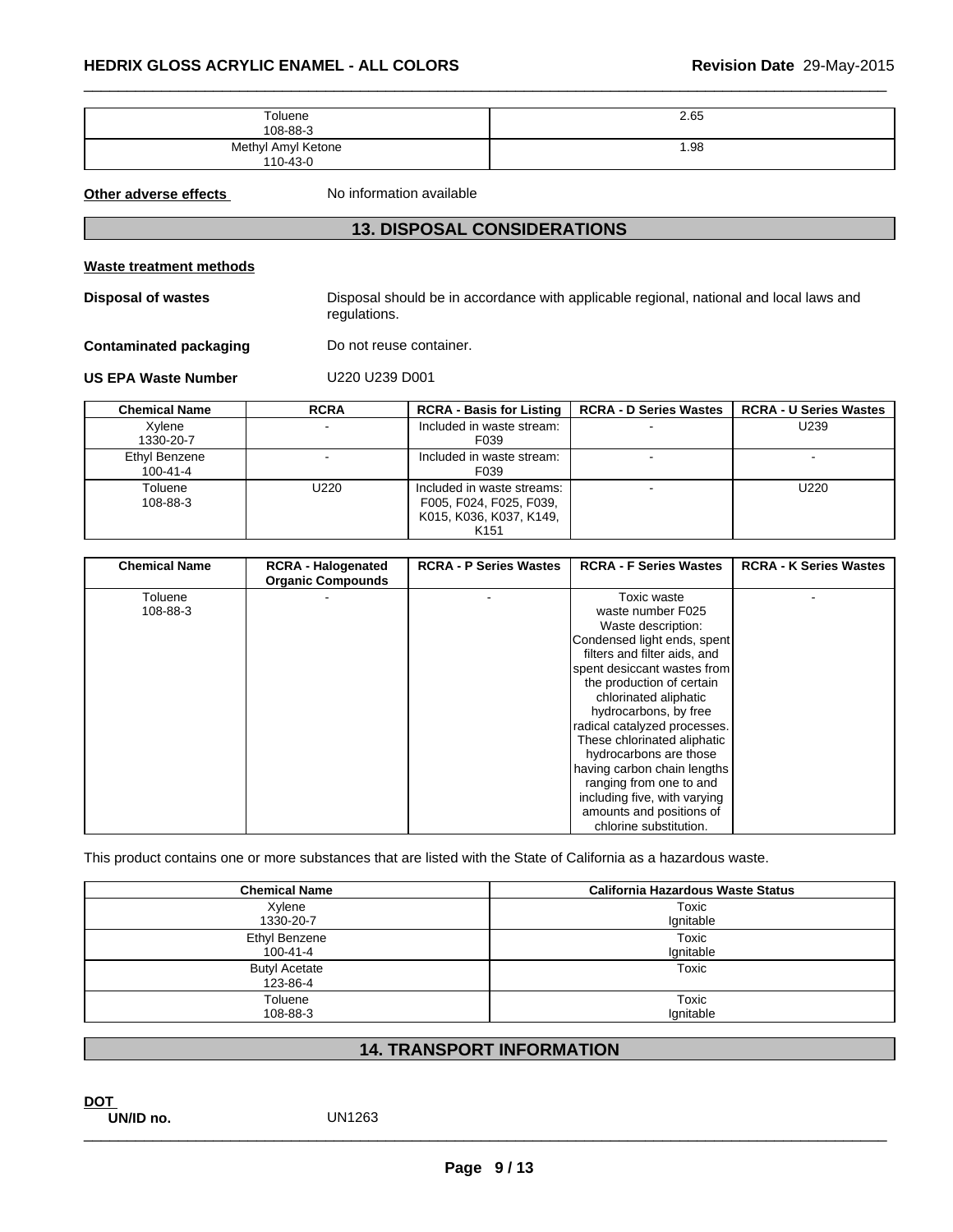| Proper shipping name<br><b>Hazard Class</b>                                                                                                                                                           | Paint<br>Class 3, Flammable Liquid                                      |
|-------------------------------------------------------------------------------------------------------------------------------------------------------------------------------------------------------|-------------------------------------------------------------------------|
| <b>Packing Group</b><br><b>Special Provisions</b><br><b>Emergency Response Guide</b><br><b>Number</b>                                                                                                 | Ш<br>149, B52, IB2, T4, TP1, TP8, TP28<br>128                           |
| <b>TDG</b><br>UN/ID no.<br>Proper shipping name<br><b>Hazard Class</b><br><b>Packing Group</b>                                                                                                        | UN1263<br>Paint<br>3<br>Ш                                               |
| MEX<br>UN/ID no.<br>Proper shipping name<br><b>Hazard Class</b><br><b>Packing Group</b>                                                                                                               | <b>UN1263</b><br>Paint<br>3<br>Ш                                        |
| <u>ICAO (air)</u><br>UN/ID no.<br>Proper shipping name<br><b>Hazard Class</b><br><b>Packing Group</b><br><b>Special Provisions</b>                                                                    | <b>UN1263</b><br>Paint<br>3<br>Ш<br>A3, A72                             |
| <b>IATA</b><br>UN/ID no.<br>Proper shipping name<br><b>Hazard Class</b><br><b>Packing Group</b><br><b>ERG Code</b><br><b>Special Provisions</b>                                                       | UN1263<br>Paint<br>3<br>Ш<br>3L<br>A3, A72                              |
| <b>IMDG</b><br>UN/ID no.<br>Proper shipping name<br><b>Hazard Class</b><br><b>Packing Group</b><br>EmS-No.<br><b>Special Provisions</b><br><b>Description</b>                                         | UN1263<br>Paint<br>3<br>Ш<br>$F-E$ , S-E<br>163<br>UN1263, Paint, 3, II |
| <b>RID</b><br>UN/ID no.<br>Proper shipping name<br><b>Hazard Class</b><br><b>Packing Group</b><br><b>Classification code</b>                                                                          | UN1263<br>Paint<br>3<br>$\mathbf{H}$<br>F <sub>1</sub>                  |
| <b>ADR</b><br>UN/ID no.<br>Proper shipping name<br><b>Hazard Class</b><br><b>Packing Group</b><br><b>Classification code</b><br><b>Tunnel restriction code</b><br><b>Special Provisions</b><br>Labels | UN1263<br>Paint<br>3<br>Ш<br>F1<br>(D/E)<br>163, 640C, 650<br>3         |

# **ADN**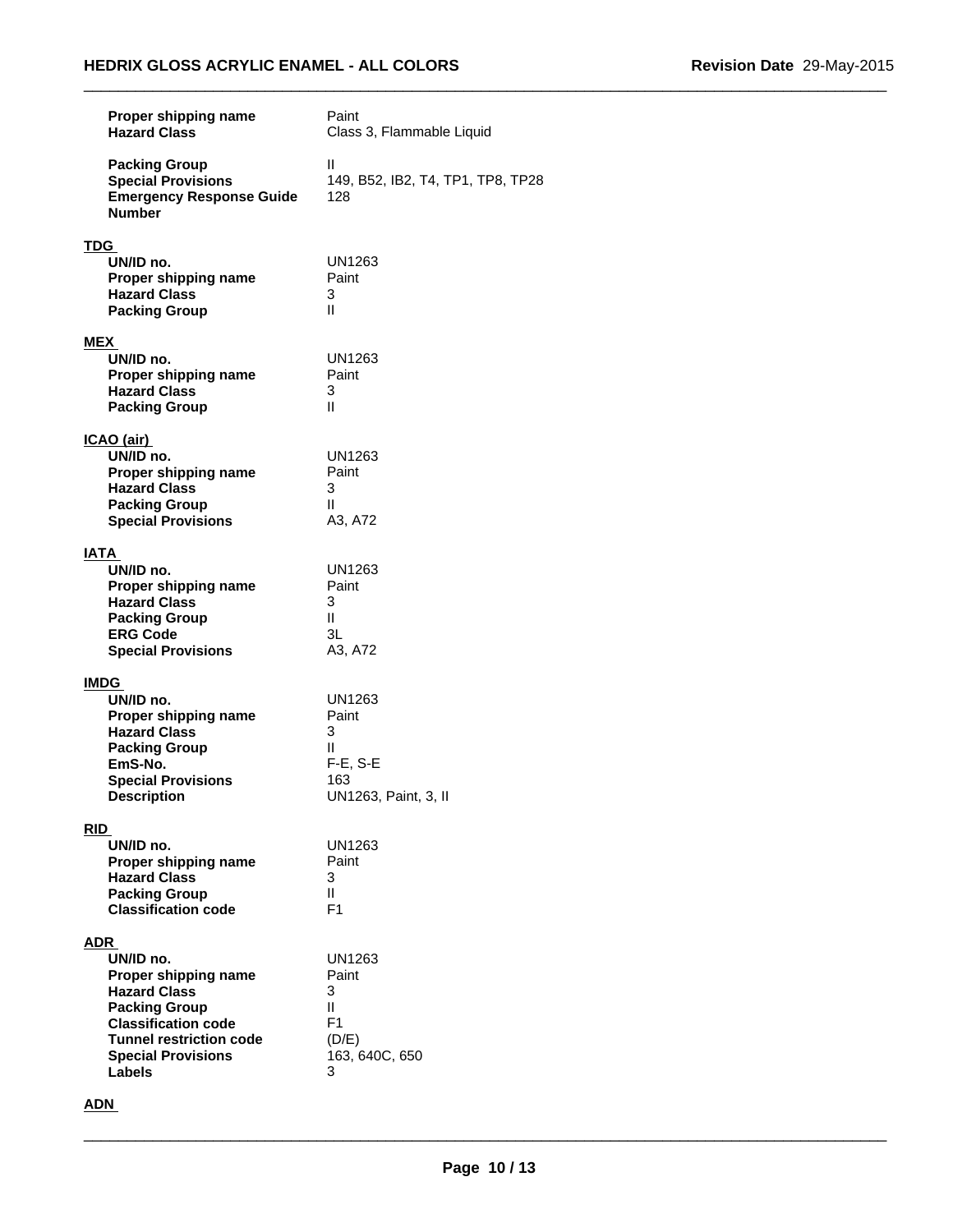| Proper shipping name       | Paint          |
|----------------------------|----------------|
| <b>Hazard Class</b>        | 3              |
| <b>Packing Group</b>       | Ш              |
| <b>Classification code</b> | F1             |
| <b>Special Provisions</b>  | 163, 640C, 650 |
| Hazard label(s)            | 3              |
| Limited quantity (LQ)      | 5 L            |
| <b>Ventilation</b>         | VF01           |

# **15. REGULATORY INFORMATION**

 $\_$  ,  $\_$  ,  $\_$  ,  $\_$  ,  $\_$  ,  $\_$  ,  $\_$  ,  $\_$  ,  $\_$  ,  $\_$  ,  $\_$  ,  $\_$  ,  $\_$  ,  $\_$  ,  $\_$  ,  $\_$  ,  $\_$  ,  $\_$  ,  $\_$  ,  $\_$  ,  $\_$  ,  $\_$  ,  $\_$  ,  $\_$  ,  $\_$  ,  $\_$  ,  $\_$  ,  $\_$  ,  $\_$  ,  $\_$  ,  $\_$  ,  $\_$  ,  $\_$  ,  $\_$  ,  $\_$  ,  $\_$  ,  $\_$  ,

| International Inventories |                   |
|---------------------------|-------------------|
| <b>TSCA</b>               | Complies          |
| <b>DSL/NDSL</b>           | Complies *        |
| <b>EINECS/ELINCS</b>      | Complies *        |
| <b>ENCS</b>               | Does not comply * |
| <b>IECSC</b>              | Complies *        |
| <b>KECL</b>               | Complies *        |
| <b>PICCS</b>              | Complies *        |
| <b>AICS</b>               | Complies *        |

\* This product contains an unknown chemical, therefore, this product's compliance to the inventory list is NOT DETERMINED

#### **Legend:**

**TSCA** - United States Toxic Substances Control Act Section 8(b) Inventory **DSL/NDSL** - Canadian Domestic Substances List/Non-Domestic Substances List **EINECS/ELINCS** - European Inventory of Existing Chemical Substances/European List of Notified Chemical Substances **ENCS** - Japan Existing and New Chemical Substances **IECSC** - China Inventory of Existing Chemical Substances **KECL** - Korean Existing and Evaluated Chemical Substances **PICCS** - Philippines Inventory of Chemicals and Chemical Substances **AICS** - Australian Inventory of Chemical Substances

#### **US Federal Regulations**

#### **SARA 313**

Section 313 of Title III of the Superfund Amendments and Reauthorization Act of 1986 (SARA). This product contains a chemical or chemicals which are subject to the reporting requirements of the Act and Title 40 of the Code of Federal Regulations, Part 372

| <b>Chemical Name</b>     | <b>SARA 313 - Threshold Values %</b> |
|--------------------------|--------------------------------------|
| Xylene - 1330-20-7       | . . U                                |
| Ethyl Benzene - 100-41-4 | υ.                                   |
| Toluene - 108-88-3       | U                                    |

#### **SARA 311/312 Hazard Categories**

| Acute health hazard               | Yes |
|-----------------------------------|-----|
| <b>Chronic Health Hazard</b>      | Yes |
| Fire hazard                       | Yes |
| Sudden release of pressure hazard | No. |
| <b>Reactive Hazard</b>            | No  |

#### **CWA (Clean Water Act)**

This product contains the following substances which are regulated pollutants pursuant to the Clean Water Act (40 CFR 122.21 and 40 CFR 122.42)

| <b>Chemical Name</b>             | <b>CWA - Reportable</b><br>Quantities | <b>CWA - Toxic Pollutants</b> | <b>CWA - Priority Pollutants</b> | <b>CWA - Hazardous</b><br><b>Substances</b> |
|----------------------------------|---------------------------------------|-------------------------------|----------------------------------|---------------------------------------------|
| Xylene<br>1330-20-7              | 100 lb                                |                               |                                  | $\lambda$                                   |
| Ethyl Benzene<br>$100 - 41 - 4$  | 1000 lb                               |                               |                                  |                                             |
| <b>Butyl Acetate</b><br>123-86-4 | 5000 lb                               |                               |                                  |                                             |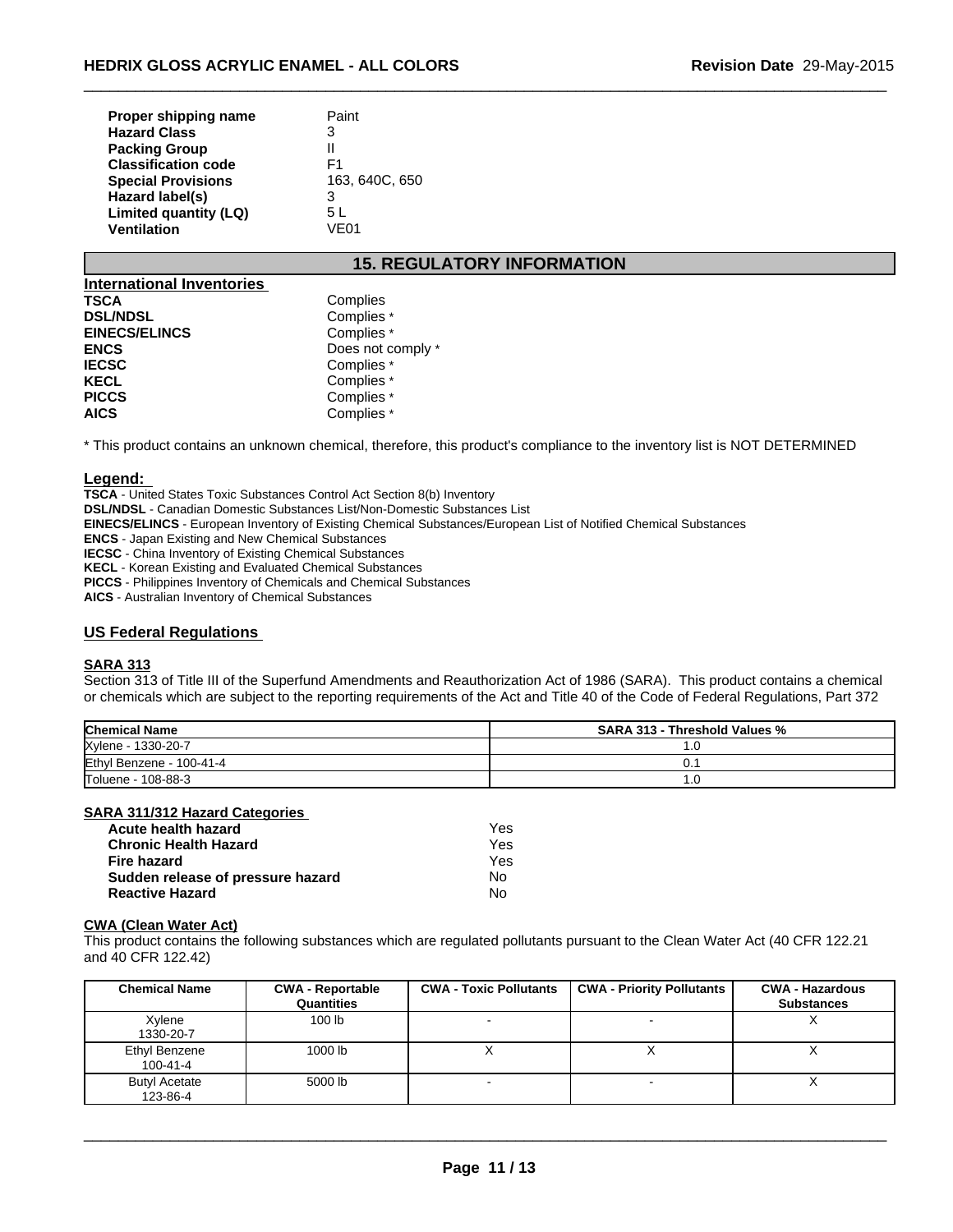| ~''<br>.<br>.<br>$\circ$ $\circ$<br>$'$ $0R$ - $R$<br>oc. | 0.001<br>.JOO ID -<br>. |  |  |  |
|-----------------------------------------------------------|-------------------------|--|--|--|
|-----------------------------------------------------------|-------------------------|--|--|--|

#### **CERCLA**

This material, as supplied, contains one or more substances regulated as a hazardous substance under the Comprehensive Environmental Response Compensation and Liability Act (CERCLA) (40 CFR 302)

| <b>Chemical Name</b>             | <b>Hazardous Substances RQs</b> | <b>CERCLA/SARA RQ</b> | <b>Reportable Quantity (RQ)</b>                                                       |
|----------------------------------|---------------------------------|-----------------------|---------------------------------------------------------------------------------------|
| Xylene<br>1330-20-7              | 100 <sub>lb</sub>               |                       | RQ 100 lb final RQ<br>RQ 45.4 kg final RQ                                             |
| Ethyl Benzene<br>100-41-4        | 1000 lb                         |                       | RQ 1000 lb final RQ<br>RQ 454 kg final RQ                                             |
| <b>Butyl Acetate</b><br>123-86-4 | 5000 lb                         |                       | RQ 5000 lb final RQ<br>RQ 2270 kg final RQ                                            |
| Toluene<br>108-88-3              | 1000 lb 1 lb                    |                       | RQ 1000 lb final RQ<br>RQ 454 kg final RQ RQ 1 lb final<br>RQ<br>RQ 0.454 kg final RQ |

#### **US State Regulations**

#### **California Proposition 65**

This product contains the following Proposition 65 chemicals

| <b>Chemical Name</b>     | <b>California Proposition 65</b> |
|--------------------------|----------------------------------|
| Ethyl Benzene - 100-41-4 | Carcinoɑen                       |
| Toluene - 108-88-3       | Developmental                    |
|                          | Female Reproductive              |

#### **U.S. State Right-to-Know Regulations**

| <b>Chemical Name</b>                                                                                                             | <b>New Jersey</b>       |                       | <b>Massachusetts</b>                                                      | Pennsylvania                                        |
|----------------------------------------------------------------------------------------------------------------------------------|-------------------------|-----------------------|---------------------------------------------------------------------------|-----------------------------------------------------|
| Xylene<br>1330-20-7                                                                                                              | X                       |                       | X                                                                         | х                                                   |
| Ethyl Benzene<br>$100 - 41 - 4$                                                                                                  | X                       |                       | X                                                                         | X                                                   |
| <b>Butyl Acetate</b><br>123-86-4                                                                                                 | X                       |                       | X                                                                         | X                                                   |
| Toluene<br>108-88-3                                                                                                              | X                       |                       | X                                                                         | X                                                   |
| Methyl Amyl Ketone<br>110-43-0                                                                                                   | X                       |                       | X                                                                         | X                                                   |
| <b>Stoddard Solvent</b><br>8052-41-3                                                                                             | X                       |                       | X                                                                         | X                                                   |
| 1,2,4-Trimethylbenzene<br>$95 - 63 - 6$                                                                                          | X                       |                       | X                                                                         | X                                                   |
| <b>U.S. EPA Label Information</b><br>EPA Pesticide Registration Number Not applicable<br>Hazardous air pollutants (HAPS) content |                         |                       |                                                                           |                                                     |
| This product contains no reportable Hazardous Air Pollutants                                                                     |                         |                       |                                                                           |                                                     |
|                                                                                                                                  |                         |                       | 16. OTHER INFORMATION, INCLUDING DATE OF PREPARATION OF THE LAST REVISION |                                                     |
| <b>NFPA</b>                                                                                                                      | <b>Health hazards 2</b> | <b>Flammability 3</b> | Instability 0                                                             | <b>Physical and Chemical</b><br><b>Properties -</b> |
| HMIS                                                                                                                             | Health hazards $2*$     | Flammability 3        | Physical hazards $\cap$                                                   | Personal protection X                               |

#### **U.S. EPA Label Information**

#### **Hazardous air pollutants (HAPS) content**

| <b>NFPA</b> |  |
|-------------|--|
| <b>HMIS</b> |  |

**Flammability** 3 **Instability** 0 **Physical and Chemical Properties** - **Flammability** 3 **Physical hazards** 0 **Personal protection** X

*Chronic Hazard Star Legend \* = Chronic Health Hazard*

Health hazards  $2^*$  Flammability 3

**Revision Date** 29-May-2015 **Revision Note** No information available